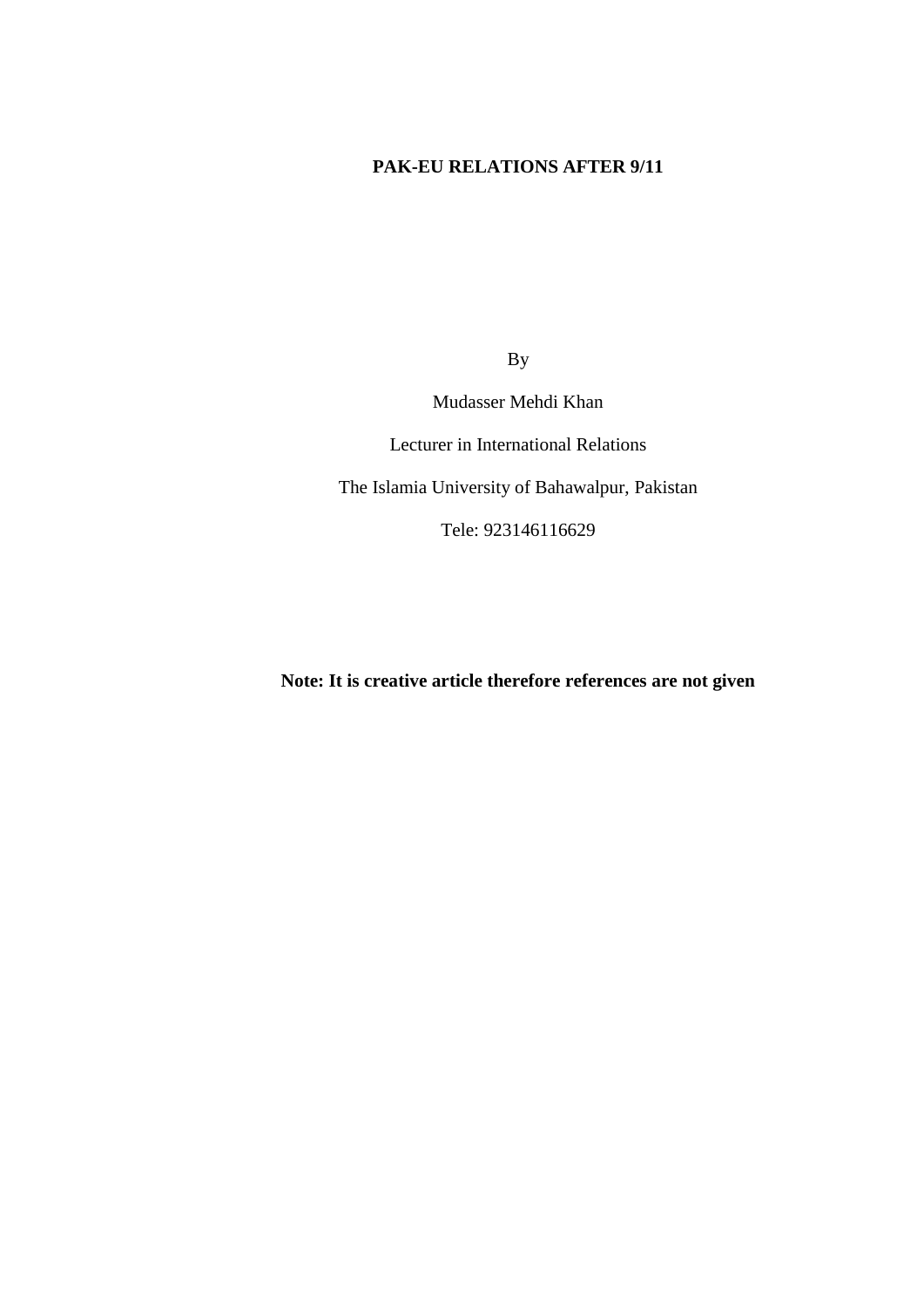The aim of this paper is to elaborate the dynamics of relationship between Pakistan and European Union after September 11,2001, an event which changed the fabric of global politics and drove international actors to review their strategies while playing at political, economic, strategic and cultural chess board of the world. The emergence of Pakistan as vital player on this global chess board has arisen the need for strategic and economic cooperation with leading actors of the world like US, Russia, France, Middle Eastern countries, China, Afghanistan etc. But the importance of regional organizations specially European Union is quite unique in the age of transnationalism and interdependence as the era of Pax economica not only demands economic ties and but also the conducive environment , like democratic governance, eradication of extremism, strengthening of social well being of the vulnerable population, cultural remodification and above all consolidation of peace and security , are the key areas for concern for international and bilateral relations of Pakistan and European Union.

The paper will address the significant patterns of relationships to achieve the sustainable friendship between the two actors and how the most convergent interests can be attained.

Which areas are most vital in this regards and how a long lasting and sustainable prospects can be positively enhanced after the incident of 9/11.

First and the foremost, EU has transformed itself from an economic union to a multidimensional integrated platform of 27 countries that has set the norms and culture of friendship in all aspects of modern state structures and system.

These cohesive policies are symbol of learning for the third world countries for their development and prosperity.

Pakistan, a country with an increasing population over 160 million, is suffering from many multistrands issues of development and security after9/11.Apart from becoming the victim of US doctrine of pre emption, Pakistan stood along the international community against US led war against terrorism and became the frontline state without which the phenomena of international terrorism could not be curbed. The coalition with international community brought drastic challenges to Pakistani nation and their future.

Let me enlighten the positive and cooperative role of European Union since 9/11 and the coardial response from Pakistan in this regard.

For democracy, EC stressed military government of Pervaiz Musharaf to bring the country on election process.EC sent their observers in 2002 .Pakistan saw many turns and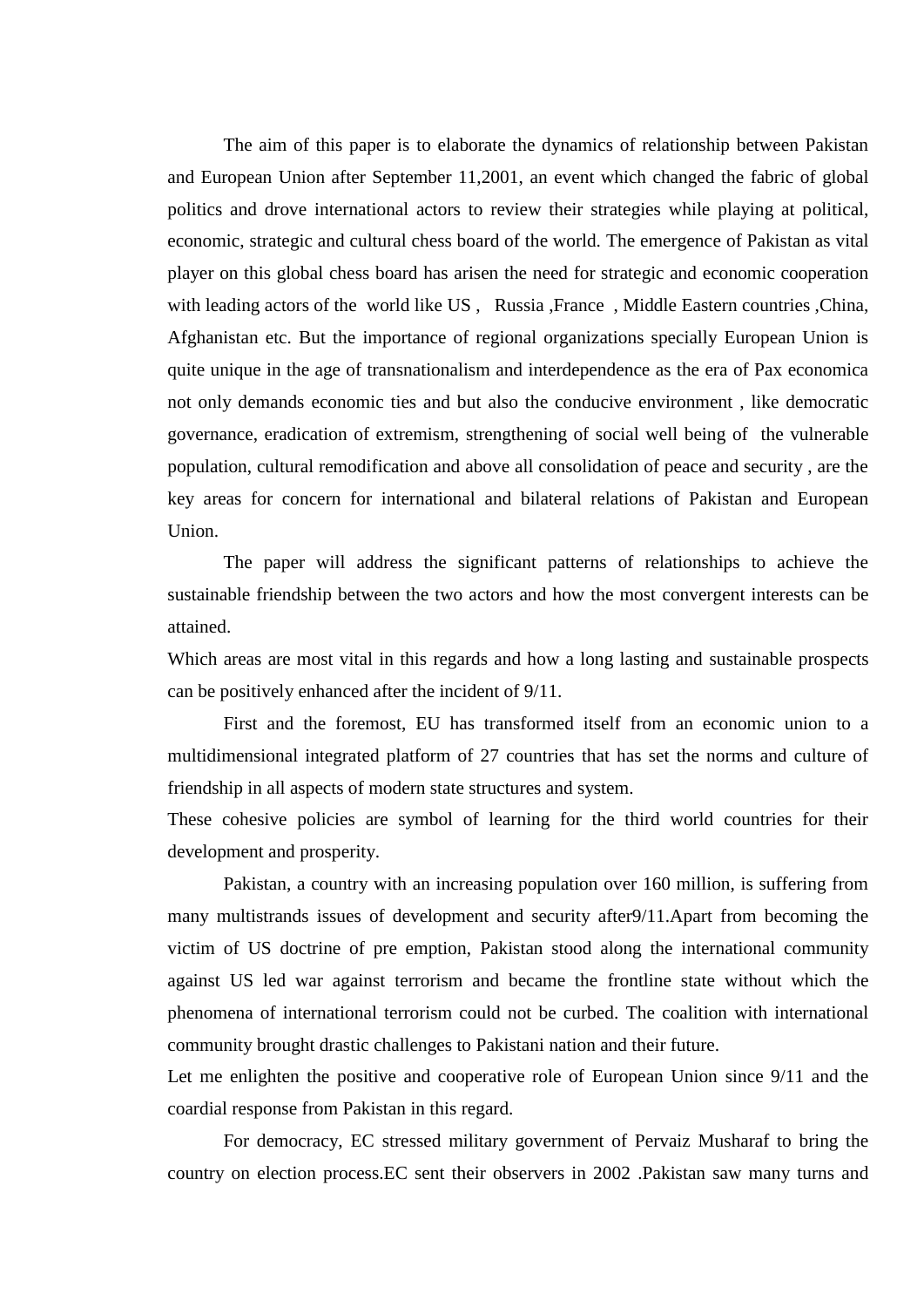twists till 2008. EU supported lawyer's movement for judicial activism in Pakistaan. It also facilitated the government in the rehabilitation process of earthquake destructive areas. There is obviously much to learn from the institution-building from EC for Pakistan. This can strengthened the democratic governance in Pakistan where democracy came in 2008 after ten years of military rule.

In this regard , EU is struggling hard to make the smooth running of democratic government and Pakistani nationals are looking towards EC to have this path for a long time. Civil society of Pakistan has better perception of EC than ever before and playing their active role in strengthening this relationship at all levels . EU appreciated the democratic government which came in 2008 through elections and also sent their observers in the elections. EU is part of the Friends of Pakistan forum, which was established to support the Government of Pakistan in its efforts to consolidate democracy. Pakistani government and people are joint together in eradication of religious extremism and fanaticism in their country which is spilling over the region and has large international implications. Although Pakistan is the ally with US and NATO in this war. But the dual US policies and anti-American sentiments across the Pakistan has given a good opportunity to EU to play its active role to be partner of Pakistan in security and development sector. The Pakistan will also respond to EC as compare to US.

The EU is looking for a foreign policy role and its engagement in Afghanistan is a test for that role. Pakistan has to be dealt with in this scenario and needs to be stabilized in order to achieve any success in Afghanistan. The arena of economic rivalry in the region as speed up the great game in Central Asia and stable Afghanistan is the key foundation for this game of market capturing from Central Asia to East Asia. And without stable Pakistan this cannot achieved. So EU is making every effort to build harmonious political structure in Pakistan and since 9/11 it is changing its policies toward South Asia specially Pakistan and thy are getting equal response from Pakistan. The heart of the European strategy should thus be to save Pakistan, a country with functioning institutions and a largely moderate population, from going the way of Afghanistan.

As this is the period of complex interdependence, EU is a strong participant in war against terrorism and part of NATO and ISAF in Afghanistan. Thus EU can rule out the US dual policy and for Pakistan and makes its influence hard on US for global security. This can be only possible when good governance will be the fate of Pakistan for a long time.

The EU uses the European Initiative for Democracy and Human Rights (EIDHR) to support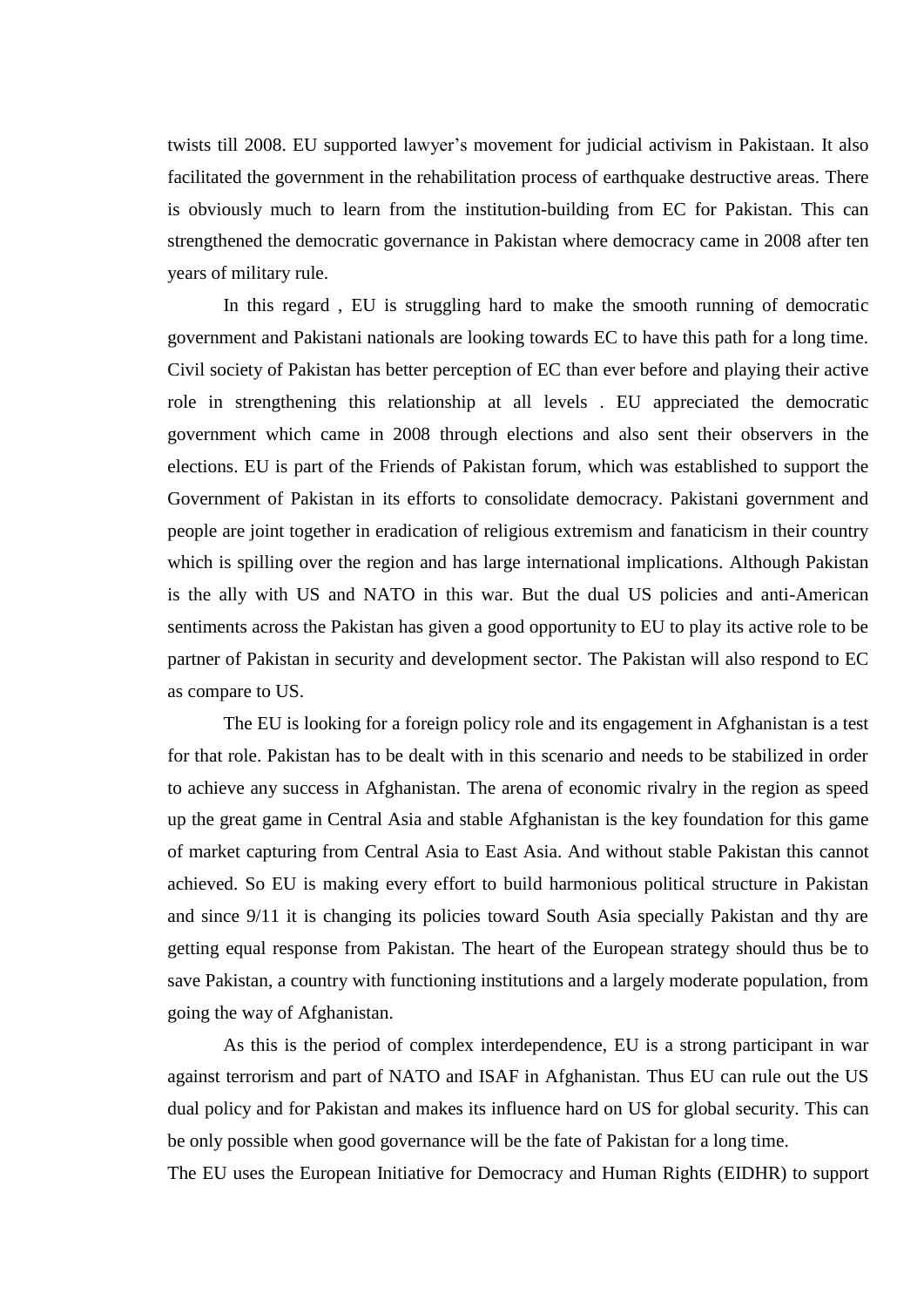the activities of civil society organizations working for human rights and democracy in third countries. For the EU, promotion of the democratic process implies good governance, strengthening civil society and developing a democratic electoral process.

Pakistan has paid a huge human, social and economic cost in the fight against terrorism. There have been around 10000 acts of terrorism in the past three years, resulting in the deaths of thousands of people. It is estimated that Pakistan's economy suffers to the tune of USD \$6 billion a year. Budgetary allocations for anti-terrorist activities and security measures negatively affect development initiatives.

Pakistan economy is badly hit by war against terrorism, the issues like drug trafficking, smuggling of weapons, human smuggling, child labour, conflict covered evils like in security, religious intolerance, unemployed youth, and issues are common in Pakistan. When Pakistan is trying hard for global peace and security then global community should not granted the economic aid but it is the right of Pakistan to have such economic aids without interests and commissions. Pakistan has suffered frequent sectarian violence in recent years. This is spearheaded by

groups with support concentrated in NWFP and Baluchistan, including the tribal agencies on the Pakistan-Afghanistan border, and also in some larger cities like Karachi. The Government has shown strong commitment to fighting terrorism by banning militant groups and arresting large numbers of Pakistanis and foreigners suspected of militant activities.

EU policy towards Pakistan is governed by a Third Generation Agreement (TGA), which was ratified in September 2004. The TGA is a non-preferential agreement and has no financing protocol. EU policy towards Pakistan is typical of EU policy towards third countries. Its main focus is on development aid rather than trade and political issues. Military rule restrained the growth of bilateral relations because the EU insists on dealing with democratic governments and on respect for human rights. Although there was some flexibility on these issues, a lot of time has been lost. Today, the EU is Pakistan's largest trading partner and leading investor.

Since the start of its cooperation with Pakistan in 1976, the Commission has committed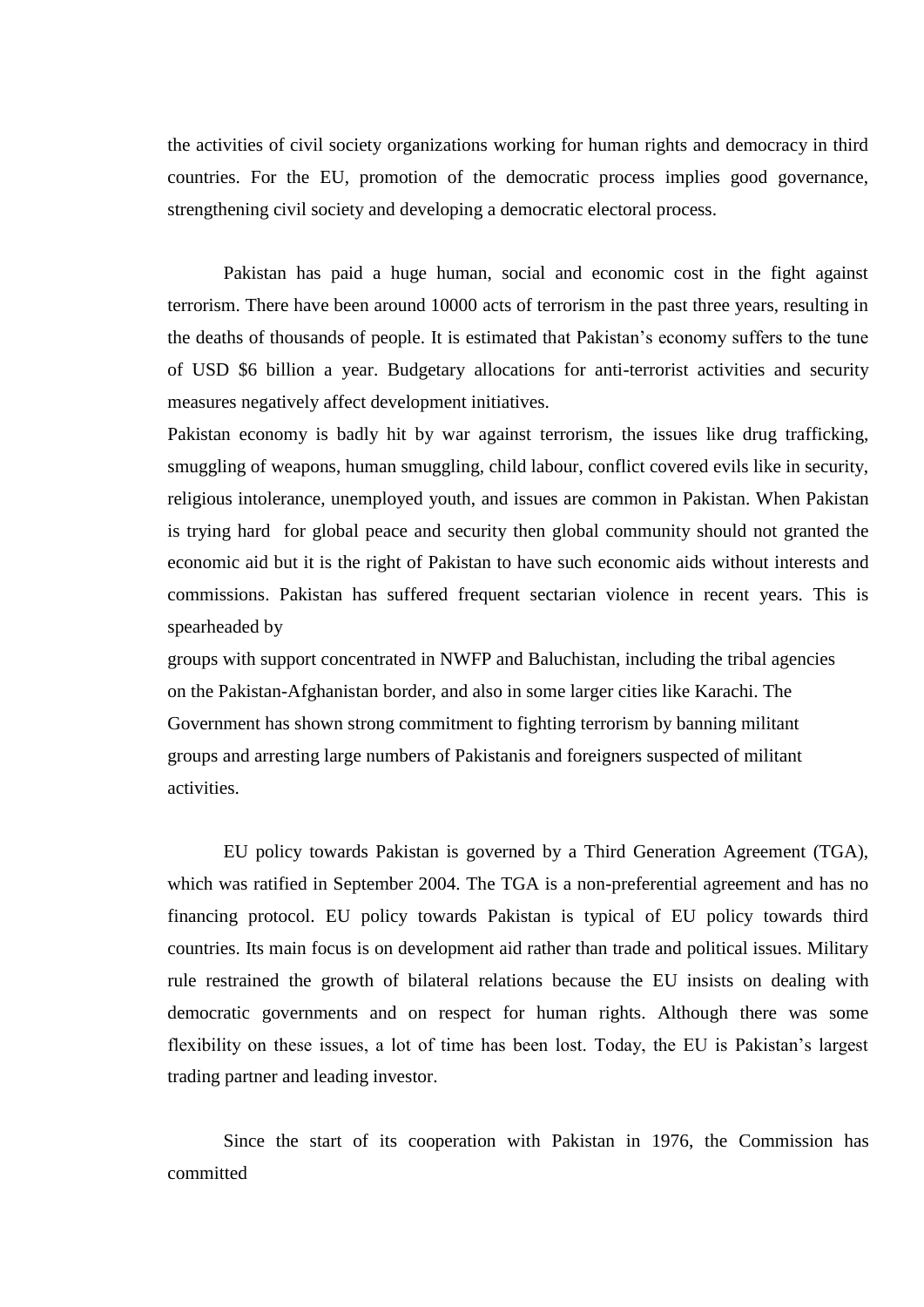more than  $\epsilon$ 500 million to projects and programmes. During the 1980s the Commission launched a mix of infrastructure and social development projects which focused on development of roads, bridges, a fishing larbour facility, rural electricity infrastructure, livestock, education, vocational training and integrated rural development.

In the 1990s the Commission streamlined and consolidated its portfolio and reoriented its activities towards policy-based social sector investment programmes, placing greater emphasis on human development and environmental management in line with shifts in government policy. In addition, the Commission provided support to smaller-scale operations with NGOs in areas such as population welfare, child labour, income generation, drug demand reduction and rural health. Under the previous CSP, the EC cooperation in Pakistan focused on human development, in particular basic education programmes at provincial level. In order to enhance Pakistan's capacity on WTO related issues, a trade-related technical assistance programme was launched in 2004 with a view to streamlining procedures and processes for trade facilitation in compliance with EU norms and standards.

For the period 2002-2006  $\epsilon$ 75 million were originally allocated for development and economic cooperation. Additional EC support to Pakistan was provided following the events of 2001 in recognition of Pakistan's role as a partner in the fight against terrorism. On the economic side, Pakistan received budgetary support of  $\epsilon$  50 million to support development of micro-finance SMEs. This was later supplemented with a special allocation of  $\epsilon$ 20 million for education in the North West Frontier Province under the NIP for 2006. Following the October 2005 earthquake the Commission committed  $\epsilon$ 98

million for relief and reconstruction. Substantial assistance was also provided under other thematic budget lines, including for Afghan refugees in Pakistan.

Under its environment cooperation policy, over the last decade the EC contributed a total of  $\epsilon$  32 million to rehabilitation, management and conservation of natural resources, safeguarding and conservation of biodiversity, education and capacity-building through sustainable resource management with the involvement of local communities. Major target areas included upland areas of Punjab and North-West Frontier Province (NWFP/Khyber Pakhtoon kha), benefiting more than 2 million people.

The EU recognizes the sacrifices made by Pakistan in the fight against terrorism, and the urgency of the security and economic dilemma facing Pakistan (European Council,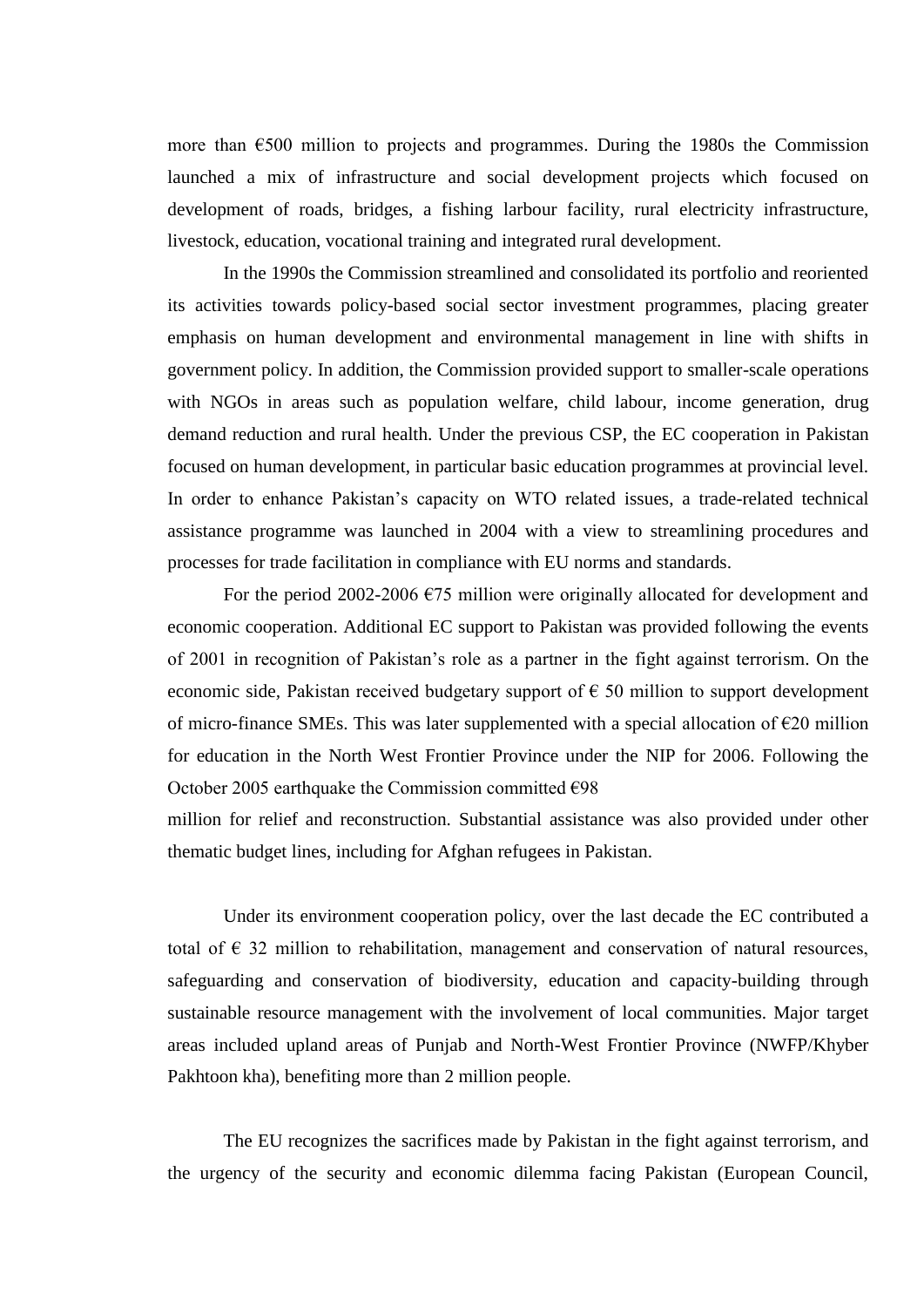2008b). The first EC-Pakistan Joint commission held under the TGA in Islamabad in May 2007 established a foundation for advancing EU-Pakistan relations through a structured dialogue process. Sub-groups were formed to discuss trade, development cooperation, science and technology, alternative energy, good governance, human rights and migration issues.

EU started many development projects in this concern. A number of measures were taken as part of a concerted Community response to the crisis, including signature of the third generation Co-operation Agreement, additional measures in development co-operation and a preferential trade package. A  $\epsilon$  50 M programme in support of financial sector reforms to stare The objectives of the EC-Pakistan co-operation are governed by Article 177 of the EU Treaty which sets out the three broad overarching Treaty objectives for Community cooperation with developing countries, which are: fostering of sustainable economic and social development, the smooth and gradual integration of developing countries into the world economy and the campaign against poverty.

More specific guidance is derived from the terms of Council Regulation 443/92 of 25 February 1992 on financial and technical assistance and economic co-operation with the developing countries of Asia and Latin America, which identifies human development, targeted primarily towards the poorest sections of the populations, developing the rural sector, protection of the environment and natural resources, sustainable development, measures to increase participation of women, child protection, population growth, good governance and human rights as well as measures to combat drugs as priorities.

Activities in the field of development co-operation have traditionally occupied a central place in the EC-Pakistan relationship. 2001

On the development cooperation side, the EU has spent some EUR 500 million on aid to Pakistan since 1976, according to the European Commission, and has quadrupled its funding for the 2007–2010 period, with EUR 50 million earmarked so far. The money is directed at boosting EU programmes in the fields of education, trade and farming in Pakistan's north-west, a tribal area that borders Afghanistan. (EU Business, 2008) Now I would like to highlight some future areas of cooperation from EU to towards Pakistan.

Aid should be given to Pakistan as acknowledgement of her contribution in the interdependent world as a phenomena of Core-Periphery relations and EU must recognize the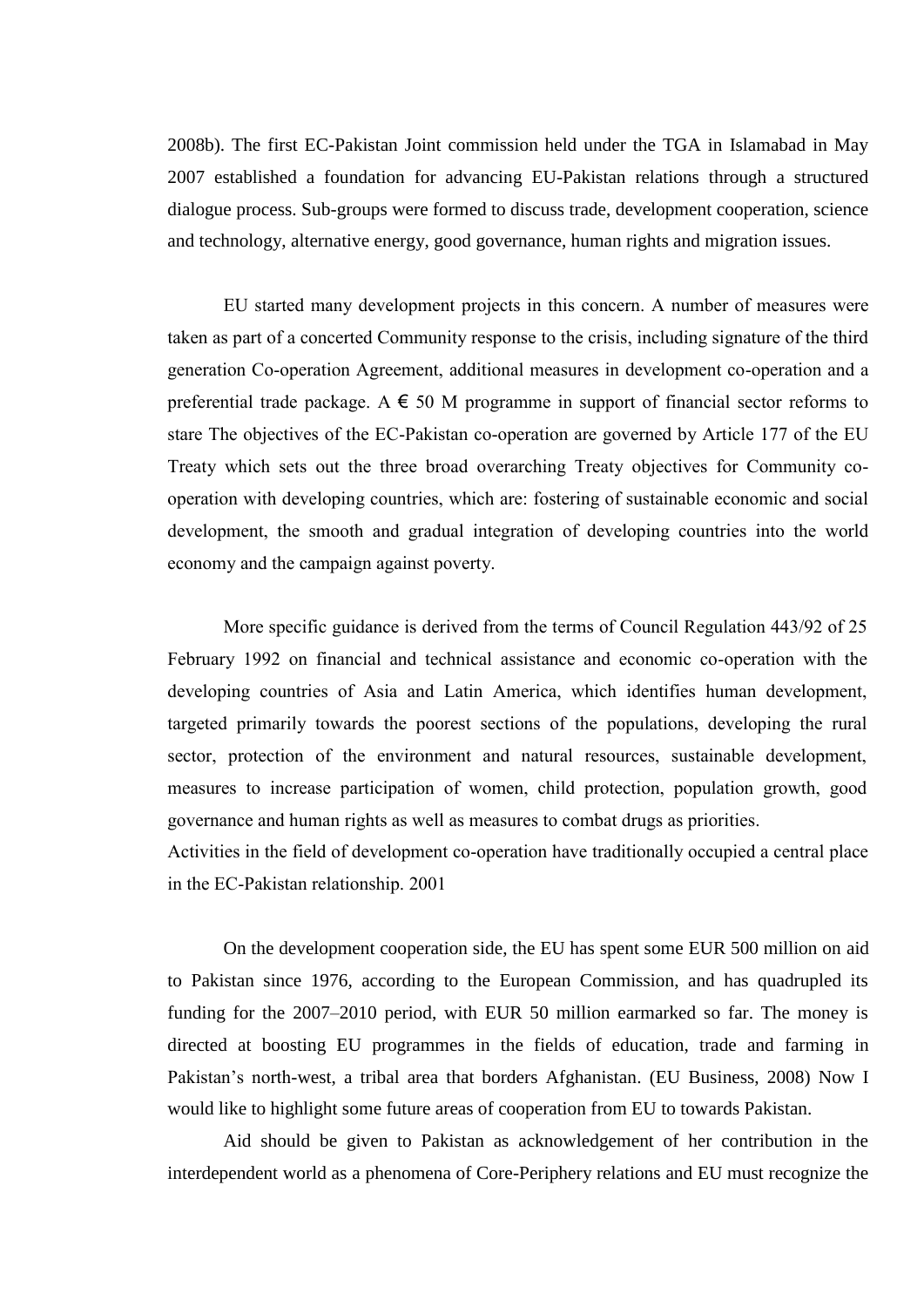right of Pakistani nationals in this regard.

Exchange programmes for Pakistani students, researchers, technicians and media personnel will help to educate the youth in these fields and to direct the youth of Pakistan towards a democratic way of life. Providing a special Pakistan window in the EU's Erasmus mundus scholarship programme, especially in the social sciences and humanities, would be a good start. Exchange programmes for lawyers and parliamentarians could also be effective mechanisms. The EU should cooperate in the development sector like textile engineering, electricity conservation, science and technology, agriculture, bio sciences, information and communication technologies

The EU can strengthen the democratic process in Pakistan by capacity building programs for political party workers training workshops ,bilateral exchange programmes, facilitation election commission, awareness campaigns and human resources development of electoral process

The EU should make flexible immigration policies for Pakistani nationals to live and work in Europe for better living and to return to home country after mutual beneficial activities in European region.

The EU should make new business opportunities for Pakistan by soft policies and should open their markets to Pakistani products and also low duties for their products to Pakistan this would help a lot in foreign exchange for both countries.

The EU should start educational and vocational programmes in poverty ridden areas of Pakistan like Balochistan, Khyber Pakhtoonkha tribal areas and other border areas of Pakistan .This will increase people's sympathy towards them and they would be in better position to understand them. In addition to this development projects of infrastructure building, construction work should be funded for long term to have a positive collaboration with the religious intolerant population in these areas.

The EU should work hands together with Pakistani government to reduce the environmental disasters like flood, earthquake and support Pakistan to equip with such technology which can be helpful in countering these natural disasters. They should also train Pakistani civll society for safety and risk management by broad base social projects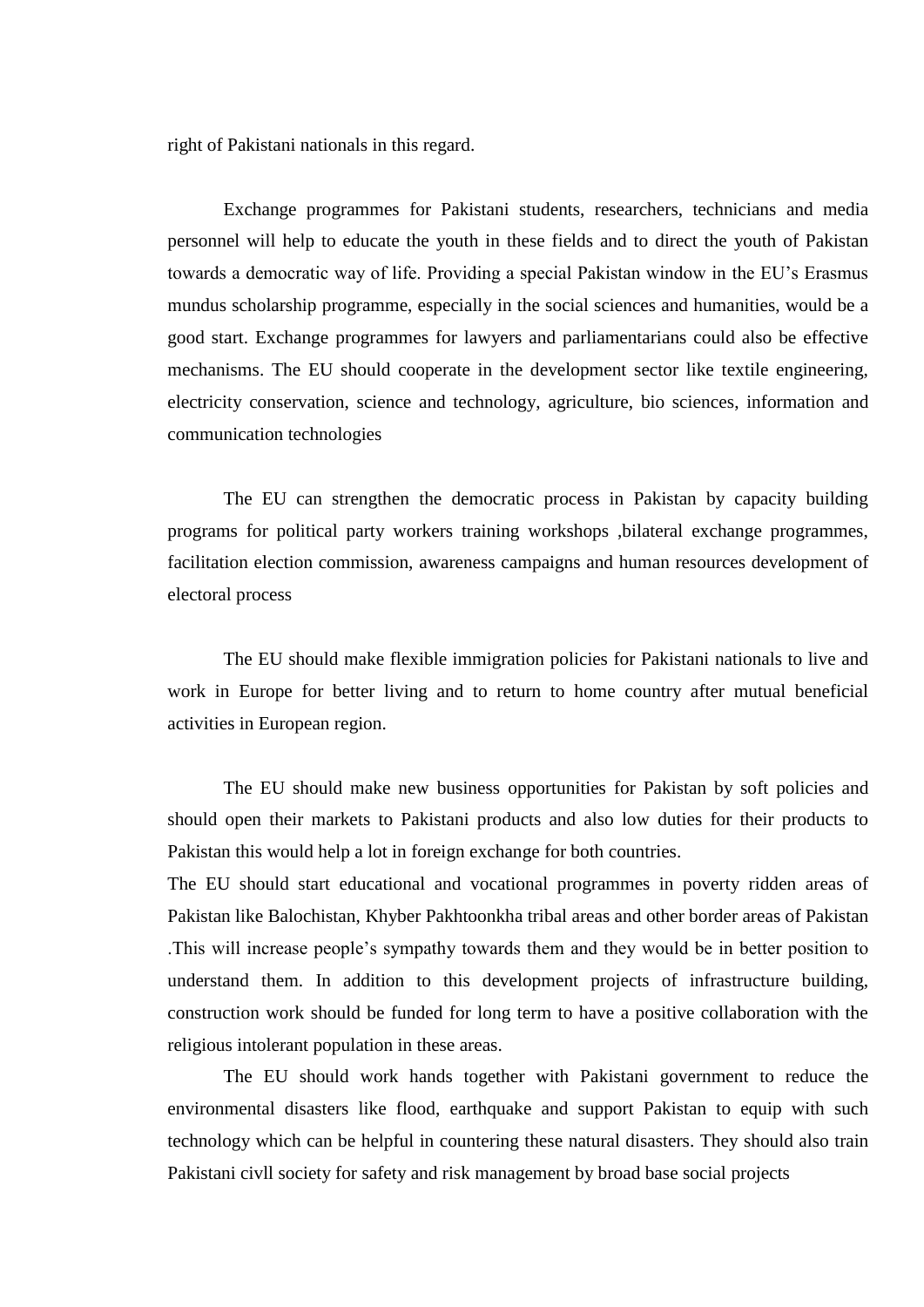Special inter faith and inter cultural centers to reduce extremism. Special courses should be designed to teach in both EU and Pakistan from initial classes and teachers programmes would be very helpful in this direction as inter faith studies must be taught by the renowned scholars.

Media can play a very vital role in peace and harmony, cultural programmes, special channels, and such programme should be broad cast which could be perpetuated in long term understanding and friendship between EU and Pakistan. In this regard special media technologies and related equipment should be given to Pakistan.

The EU cooperation in textile industry, telecommunication, automobiles, consumer electronic goods, science and technology, risk management equipments, medical technologies, engineering materials must be extends.

A special commission for educational development would be a very better step to enhance curriculum designing , childhood grooming, and teachers training for this purpose through special early child hood learning programmes should be started for better cultural harmony and peace and security in the world